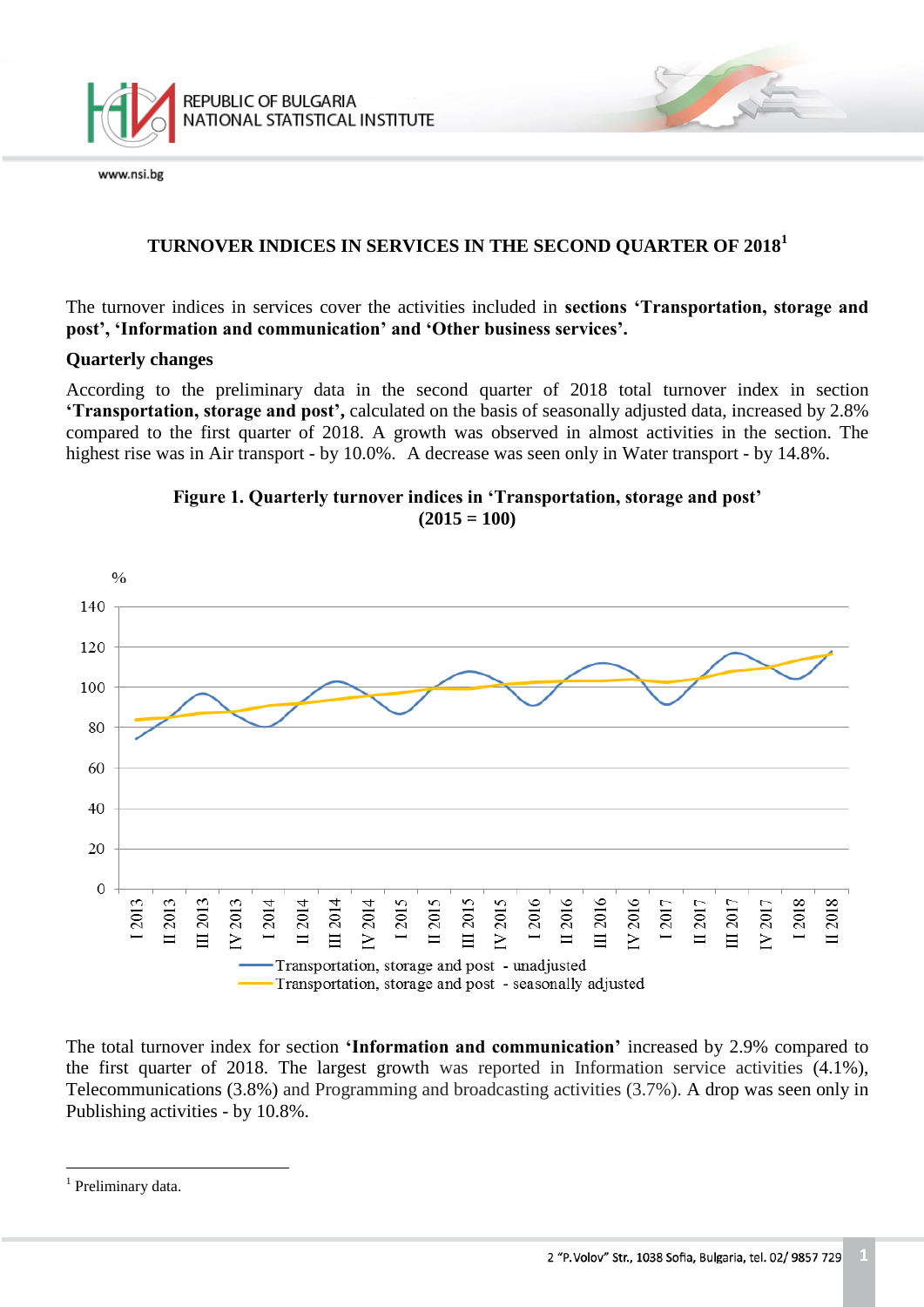

www.nsi.be



#### **Figure 2. Changes of turnover indices in 'Information and communication' compared to the previous quarter (Seasonally adjusted)**

In almost all activities in **'Other business services'** an increase in comparison with the previous quarter was registered. The highest was in Architectural and engineering activities; technical testing and analysis by 9.1%, while the largest decrease was observed in Cleaning activities - by 18.7%.

## **Annual changes**

During the second quarter of 2018 the total turnover index, working day adjusted, in section **'Transportation, storage and post'** increased by 12.8% compared to the same quarter of 2017. An increase was observed in all activities in the sector. The greatest growth was in Air transport and Postal and courier services - by 23.5% and 18.3%, respectively.

The total working day adjusted turnover index in section **'Information and communication'** increased by 15.3% compared to the second quarter of 2017. The highest rise was observed in Motion picture, video and TV programme production, music publishing activities - by 24.6%, Computer programming, consultancy and related activities - by 24.5% and Information service activities - by 20.3%. A decrease was registered only in Publishing activities - by 7.3%.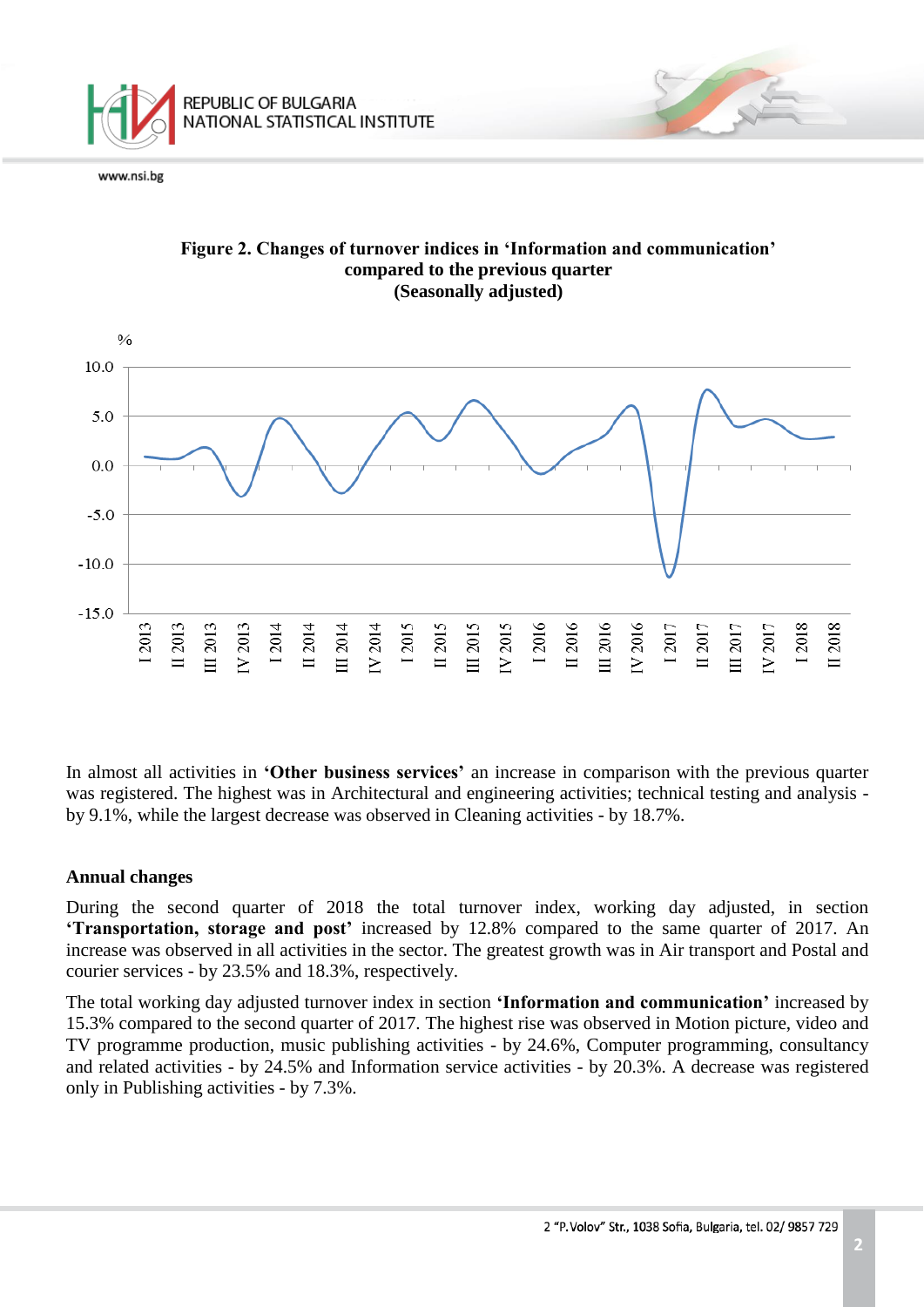





In **'Other business services'** compared to the second quarter of 2017 a rise was observed in almost activities. The most significant is the increase in Office administrative, office support and other business support activities - by 17.4% and Travel agency, tour operator and other reservation service and related activities - by 15.6%. The largest decline was reported in Employment activities - by 6.6%.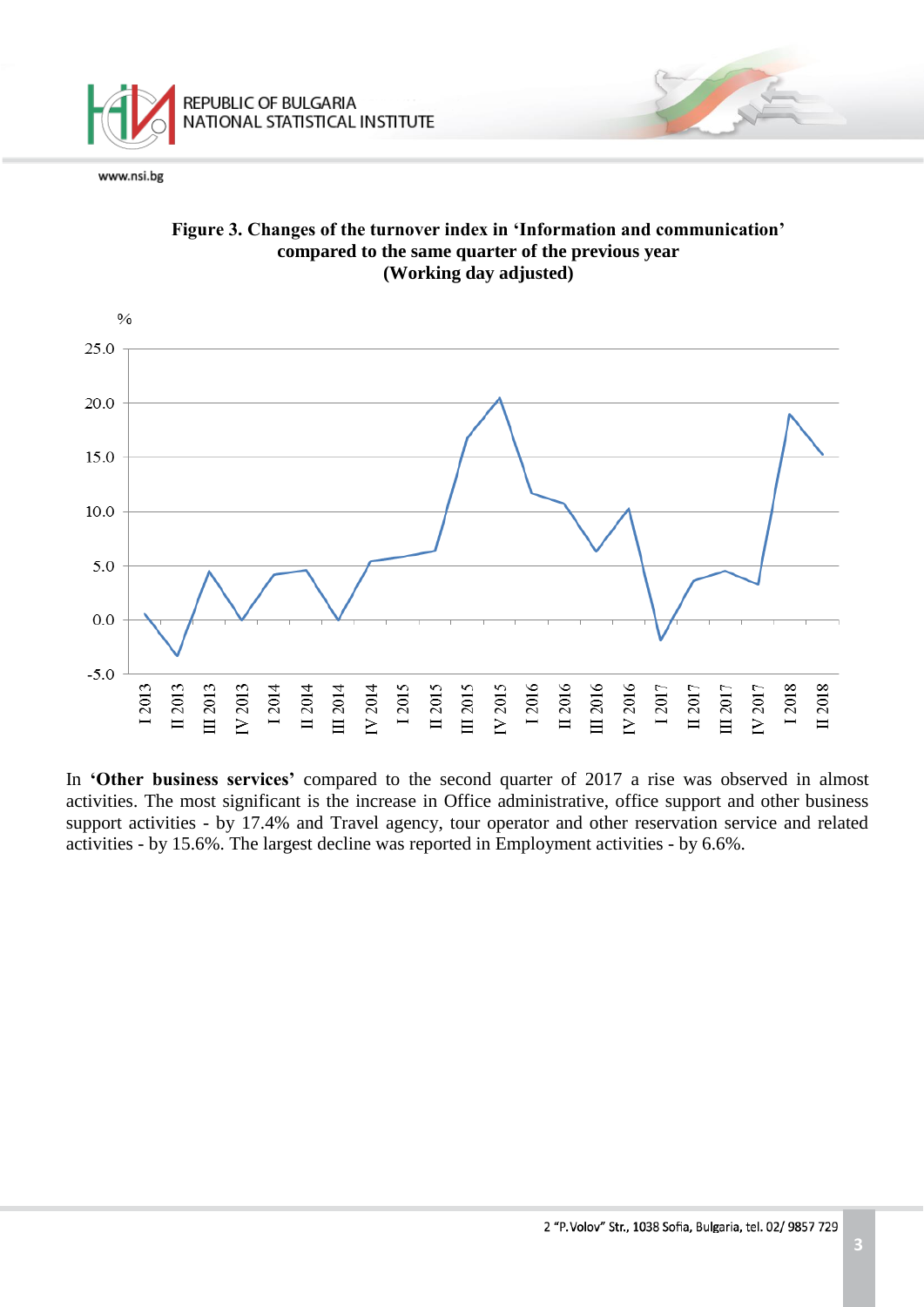

### **Methodological notes**

Seasonal adjustment is a statistical method, which eliminates the seasonal component of time series and it is particularly suitable for long-term comparisons and analysis of the data.

Working day adjustment is an adjustment for variations caused by calendar effects, different number of calendar and working days in the months, national holydays and outliers.

More methodological information on the quarterly survey and data for the period 2016 - 2018 could be found on the NSI website in section Business statistics: http://www.nsi.bg/en/content/6874/quarterly-data.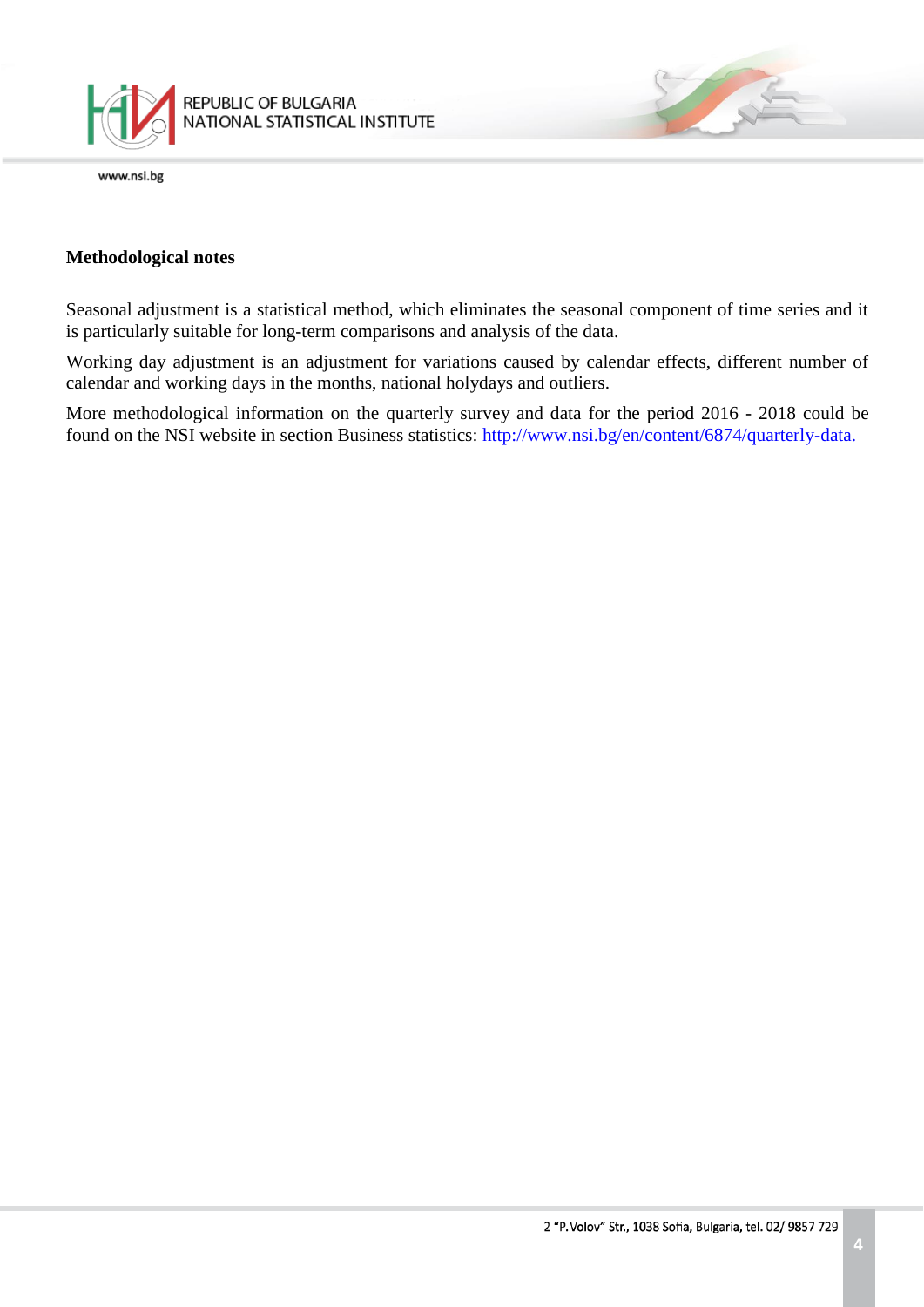

#### **Annex**

### **Table 1**

 $\overline{\mathscr{L}}$ 

# **Changes of turnover indices in services<sup>1</sup> (Compared to the previous quarter)**

|                                                                                      |                         |                 |              |         |         |                              | (Per cent)   |  |
|--------------------------------------------------------------------------------------|-------------------------|-----------------|--------------|---------|---------|------------------------------|--------------|--|
| <b>Economic activities</b>                                                           | <b>Eurostat</b><br>code | Quarter of 2017 |              |         |         | Quarter of 2018 <sup>2</sup> |              |  |
|                                                                                      |                         | $\mathbf I$     | $\mathbf{I}$ | Ш       | IV      | $\mathbf I$                  | $\mathbf{I}$ |  |
| Transportation, storage and post - total                                             | $\bf H$                 | $-1.2$          | 1.8          | 3.4     | 1.5     | 3.5                          | 2.8          |  |
| Land transport                                                                       | H <sub>49</sub>         | $-1.4$          | 0.9          | 3.5     | 1.9     | 3.8                          | 2.3          |  |
| Water transport                                                                      | H <sub>50</sub>         | $-23.4$         | $-3.3$       | 14.3    | $-12.4$ | 19.9                         | $-14.8$      |  |
| Air transport                                                                        | H51                     | $-11.7$         | 7.2          | 0.9     | $-4.9$  | 5.6                          | 10.0         |  |
| Warehousing and support activities for transportation                                | H <sub>52</sub>         | 2.0             | 2.6          | 3.4     | 1.5     | 1.8                          | 2.6          |  |
| Postal and courier activities                                                        | H <sub>53</sub>         | $-0.7$          | 5.0          | 3.1     | 4.1     | 4.3                          | 4.8          |  |
| <b>Information and communication</b>                                                 | $\mathbf J$             | $-11.3$         | 7.2          | 4.0     | 4.7     | 2.8                          | 2.9          |  |
| Publishing activities                                                                | <b>J58</b>              | $-9.6$          | 7.6          | 3.4     | $-15.3$ | 20.1                         | $-10.8$      |  |
| Motion picture, video and TV programme production,<br>music publishing activities    | J59                     | $-27.5$         | 6.4          | 1.5     | 18.8    | 3.3                          | 0.7          |  |
| Programming and broadcasting activities                                              | J60                     | 4.7             | 0.0          | 0.6     | 2.8     | 1.4                          | 3.7          |  |
| Telecommunications                                                                   | J61                     | 6.3             | $-1.4$       | 0.8     | 4.4     | $-4.4$                       | 3.8          |  |
| Computer programming, consultancy and related                                        |                         |                 |              |         |         |                              |              |  |
| activities                                                                           | J62                     | $-22.9$         | 15.4         | 5.3     | 7.8     | 6.7                          | 3.3          |  |
| Information service activities                                                       | J63                     | $-11.5$         | 11.1         | 14.4    | $-5.1$  | 3.1                          | 4.1          |  |
| <b>Other business services</b><br>Legal, accounting and management consultancy       |                         |                 |              |         |         |                              |              |  |
| activities                                                                           | M69_702                 | $-2.7$          | $-2.0$       | $-3.6$  | $-3.1$  | 11.4                         | 6.0          |  |
| Architectural and engineering activities; technical<br>testing and analysis          | M71                     | 1.5             | $-1.8$       | $-0.4$  | 0.1     | 1.1                          | 9.1          |  |
| Advertising and market research                                                      | M73                     | 1.8             | 4.6          | $-0.5$  | 3.3     | 5.0                          | 3.0          |  |
| Other professional, scientific and technical activities                              | M74                     | $-7.5$          | 12.3         | $-15.1$ | 3.0     | 14.8                         | $-3.5$       |  |
| <b>Employment activities</b>                                                         | N78                     | $-13.9$         | 22.3         | 8.9     | 5.4     | $-21.6$                      | 3.7          |  |
| Travel agency, tour operator and other reservation<br>service and related activities | N79                     | $-1.6$          | $-0.4$       | 2.7     | 1.1     | 7.5                          | 0.2          |  |
| Security and investigation activities                                                | N <sub>80</sub>         | 6.1             | 3.2          | 1.9     | 3.8     | $-0.6$                       | $-3.5$       |  |
| Cleaning activities                                                                  | N812                    | $-12.3$         | 3.8          | $-1.5$  | 5.2     | 17.8                         | $-18.7$      |  |
| Office administrative, office support and other business<br>support activities       | N82                     | 3.8             | 2.7          | 2.7     | $-0.6$  | 4.5                          | 8.9          |  |

<sup>1</sup> Seasonally adjusted.

<sup>2</sup> Preliminary data.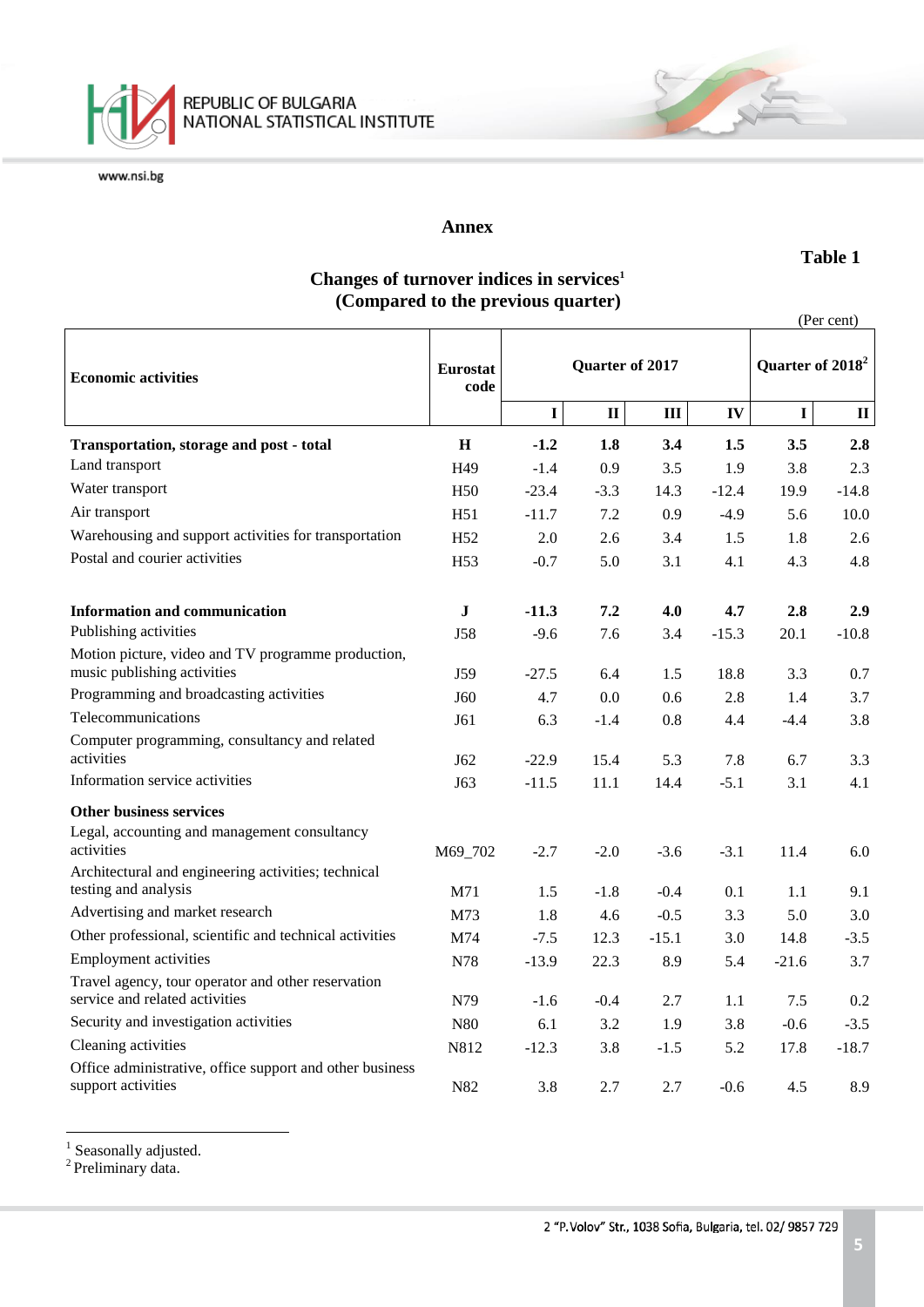

## **Table 2**

 $\overline{\mathscr{L}}$ 

# **Changes of turnover indices in services<sup>1</sup> (Compared to the same quarter of the previous year)**

|                                                                                              |                         |                 |              |                |         |                              | (Per cent)   |
|----------------------------------------------------------------------------------------------|-------------------------|-----------------|--------------|----------------|---------|------------------------------|--------------|
| <b>Economic activities</b>                                                                   | <b>Eurostat</b><br>code | Quarter of 2017 |              |                |         | Quarter of 2018 <sup>2</sup> |              |
|                                                                                              |                         | $\mathbf I$     | $\mathbf{I}$ | $\mathbf{III}$ | IV      | $\mathbf I$                  | $\mathbf{I}$ |
| <b>Transportation, storage and post - total</b>                                              | $\bf H$                 | $-0.3$          | 0.0          | 5.6            | 5.1     | 12.2                         | 12.8         |
| Land transport                                                                               | H49                     | $-2.3$          | $-2.8$       | 4.3            | 3.7     | 12.5                         | 12.5         |
| Water transport                                                                              | H <sub>50</sub>         | $-10.9$         | $-33.4$      | $-36.3$        | $-26.0$ | 16.2                         | 1.5          |
| Air transport                                                                                | H51                     | $-27.3$         | $-6.4$       | 0.6            | $-9.5$  | 8.6                          | 23.5         |
| Warehousing and support activities for transportation                                        | H <sub>52</sub>         | 8.4             | 8.4          | 12.1           | 10.1    | 10.7                         | 10.6         |
| Postal and courier activities                                                                | H <sub>53</sub>         | 4.7             | 9.0          | 9.9            | 11.2    | 18.3                         | 18.3         |
| <b>Information and communication</b>                                                         | ${\bf J}$               | -1.9            | 3.6          | 4.5            | 3.3     | 19.0                         | 15.3         |
| Publishing activities                                                                        | J58                     | 0.8             | 15.6         | 23.9           | $-15.3$ | 13.5                         | $-7.3$       |
| Motion picture, video and TV programme production,<br>music publishing activities            | J59                     | $-17.9$         | $-8.9$       | $-16.8$        | $-6.2$  | 32.9                         | 24.6         |
| Programming and broadcasting activities                                                      | <b>J60</b>              | 13.3            | 6.5          | 7.0            | 9.9     | 3.3                          | 9.7          |
| Telecommunications                                                                           | J61                     | 6.0             | 1.5          | 5.3            | 10.4    | $-0.7$                       | 4.8          |
| Computer programming, consultancy and related<br>activities                                  | J62                     | $-10.0$         | 3.7          | 0.5            | 0.9     | 39.7                         | 24.5         |
| Information service activities                                                               | J63                     | 6.1             | 12.4         | 27.0           | 4.3     | 15.0                         | 20.3         |
| <b>Other business services</b><br>Legal, accounting and management consultancy<br>activities | M69_702                 | $-4.8$          | $-3.3$       | $-11.0$        | $-12.2$ | 3.7                          | 12.5         |
| Architectural and engineering activities; technical<br>testing and analysis                  | M71                     | $-8.6$          | $-8.5$       | $-6.6$         | $-4.1$  | 1.5                          | 12.8         |
| Advertising and market research                                                              | M73                     | $-6.6$          | $-0.7$       | 4.2            | 8.6     | 14.6                         | 11.6         |
| Other professional, scientific and technical activities                                      | M74                     | $-10.1$         | 9.0          | $-10.2$        | $-9.1$  | 12.8                         | $-3.3$       |
| <b>Employment activities</b>                                                                 | N78                     | 2.7             | 8.7          | 15.6           | 20.9    | 10.1                         | $-6.6$       |
| Travel agency, tour operator and other reservation<br>service and related activities         | N79                     | 10.0            | $-2.8$       | $-8.8$         | $-4.4$  | 24.1                         | 15.6         |
| Security and investigation activities                                                        | N <sub>80</sub>         | 13.1            | 15.4         | 13.1           | 17.7    | 7.8                          | $-2.0$       |
| Cleaning activities                                                                          | N812                    | $-6.0$          | $-2.6$       | $-11.2$        | $-6.6$  | 28.4                         | 0.1          |
| Office administrative, office support and other business<br>support activities               | N82                     | 7.0             | 10.5         | 11.4           | 8.6     | 9.4                          | 17.4         |

 $1$  Working day adjusted.

<sup>2</sup> Preliminary data.

a<br>B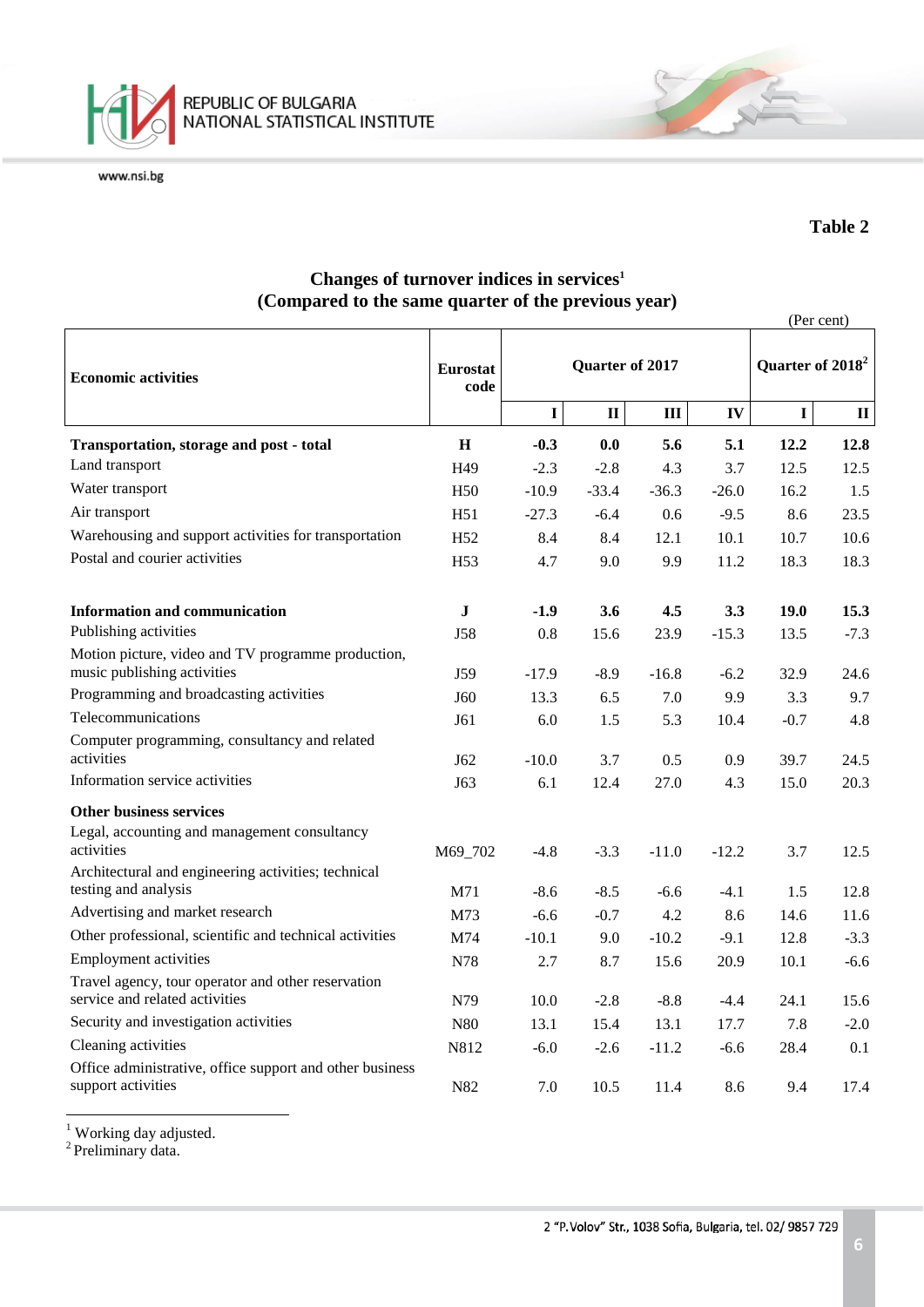

 **Table 3**

20

## **Turnover indices in services - seasonally adjusted**  $(2015 = 100)$

| <b>Economic activities</b>                                                           | <b>Eurostat</b><br>code | Quarter of 2017 |              |       |       | Quarter of 2018 <sup>1</sup> |              |  |
|--------------------------------------------------------------------------------------|-------------------------|-----------------|--------------|-------|-------|------------------------------|--------------|--|
|                                                                                      |                         | $\mathbf I$     | $\mathbf{I}$ | III   | IV    | $\mathbf I$                  | $\mathbf{I}$ |  |
| Transportation, storage and post - total                                             | H                       | 102.5           | 104.4        | 108.0 | 109.5 | 113.4                        | 116.5        |  |
| Land transport                                                                       | H <sub>49</sub>         | 100.7           | 101.6        | 105.2 | 107.2 | 111.3                        | 113.9        |  |
| Water transport                                                                      | H <sub>50</sub>         | 82.5            | 79.8         | 91.2  | 79.9  | 95.8                         | 81.6         |  |
| Air transport                                                                        | H51                     | 84.4            | 90.5         | 91.3  | 86.8  | 91.7                         | 100.9        |  |
| Warehousing and support activities for transportation                                | H <sub>52</sub>         | 110.8           | 113.7        | 117.6 | 119.4 | 121.6                        | 124.8        |  |
| Postal and courier activities                                                        | H <sub>53</sub>         | 108.2           | 113.6        | 117.1 | 121.9 | 127.2                        | 133.3        |  |
| <b>Information and communication</b>                                                 | $\mathbf I$             | 103.5           | 111.0        | 115.4 | 120.9 | 124.3                        | 127.9        |  |
| Publishing activities                                                                | J58                     | 99.3            | 106.8        | 110.4 | 93.5  | 112.3                        | 100.2        |  |
| Motion picture, video and TV programme production,<br>music publishing activities    | J59                     | 93.6            | 99.6         | 101.1 | 120.1 | 124.1                        | 125.0        |  |
| Programming and broadcasting activities                                              | J <sub>60</sub>         | 112.6           | 112.6        | 113.3 | 116.5 | 118.1                        | 122.5        |  |
| Telecommunications                                                                   | J61                     | 108.3           | 106.8        | 107.7 | 112.4 | 107.5                        | 111.6        |  |
| Computer programming, consultancy and related<br>activities                          | J62                     | 97.7            | 112.7        | 118.7 | 128.0 | 136.6                        | 141.1        |  |
| Information service activities                                                       | J63                     | 117.9           | 131.0        | 149.8 | 142.1 | 146.5                        | 152.5        |  |
| <b>Other business services</b>                                                       |                         |                 |              |       |       |                              |              |  |
| Legal, accounting and management consultancy<br>activities                           | M69_702                 | 105.3           | 103.2        | 99.5  | 96.4  | 107.4                        | 113.8        |  |
| Architectural and engineering activities; technical<br>testing and analysis          | M71                     | 81.1            | 79.6         | 79.3  | 79.4  | 80.3                         | 87.6         |  |
| Advertising and market research                                                      | M73                     | 101.2           | 105.9        | 105.4 | 108.9 | 114.3                        | 117.7        |  |
| Other professional, scientific and technical activities                              | M74                     | 100.5           | 112.9        | 95.9  | 98.8  | 113.4                        | 109.4        |  |
| <b>Employment activities</b>                                                         | N78                     | 92.7            | 113.4        | 123.5 | 130.2 | 102.1                        | 105.9        |  |
| Travel agency, tour operator and other reservation<br>service and related activities | N79                     | 106.5           | 106.1        | 109.0 | 110.2 | 118.5                        | 118.7        |  |
| Security and investigation activities                                                | N80                     | 114.0           | 117.7        | 119.9 | 124.4 | 123.7                        | 119.4        |  |
| Cleaning activities                                                                  | N812                    | 97.4            | 101.1        | 99.6  | 104.8 | 123.5                        | 100.4        |  |
| Office administrative, office support and other business<br>support activities       | N82                     | 121.4           | 124.7        | 128.1 | 127.3 | 133.0                        | 144.9        |  |

<sup>1</sup> Preliminary data.